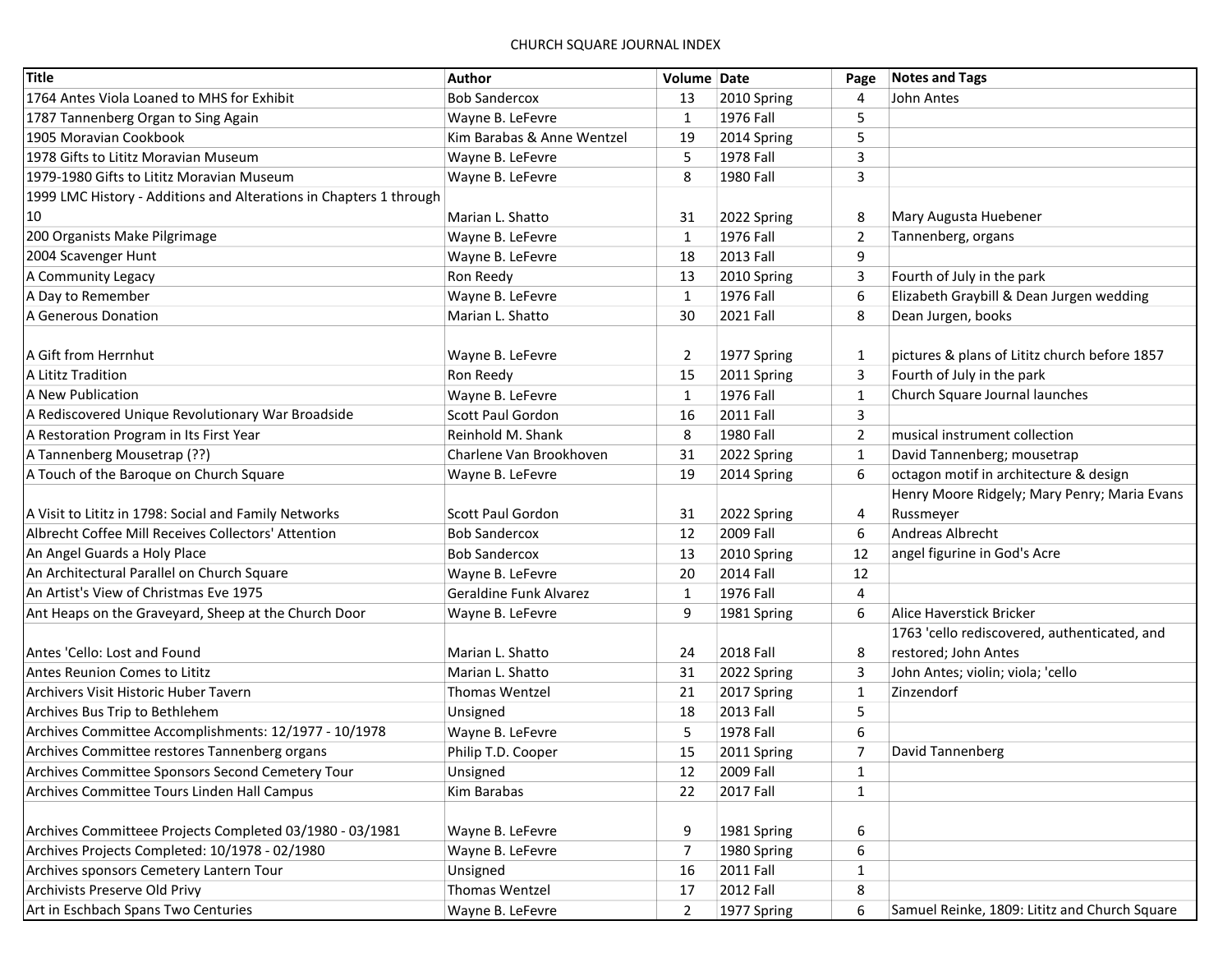| <b>Title</b>                                              | Author                   | Volume Date    |                  | Page           | <b>Notes and Tags</b>                           |
|-----------------------------------------------------------|--------------------------|----------------|------------------|----------------|-------------------------------------------------|
| Asylum: The Case of Mary Tippet                           | <b>Scott Paul Gordon</b> | 21             | 2017 Spring      | 4              |                                                 |
|                                                           |                          |                |                  |                | Johann Christian Bechler; Tracy L Reed; Jerome  |
| Bechler, Reed, and Leaman: A Trio of Tales                | Wayne B. LeFevre         | 17             | 2012 Fall        | 5              | Leaman                                          |
| Beck's Photo of Lion's Head to LMC Museum                 | Unsigned                 | 12             | 2009 Fall        | $\mathbf{1}$   | early photo donated                             |
| Bishop Carl J. Helmich: A Remembrance                     | Wayne B. LeFevre         | $\overline{2}$ | 1977 Spring      | 5              | originally written 1962                         |
| Book Signing: Letters of Mary Penry by S. P. Gordon       | Marian L. Shatto         | 24             | <b>2018 Fall</b> | 12             |                                                 |
| <b>Brass in Lititz</b>                                    | Marian L. Shatto         | 17             | <b>2012 Fall</b> | 10             |                                                 |
| British Lord Visits Lititz Moravian                       | <b>Thomas Wentzel</b>    | 24             | 2018 Fall        | 2              | Lord Nathaniel Wei with family                  |
| <b>Candle Tipping</b>                                     | Wayne B. LeFevre         | 5              | 1978 Fall        | 4              |                                                 |
| Cemetery Lantern Tour                                     | Unsigned                 | 10             | 2008 Fall        | $\mathbf{1}$   |                                                 |
| Cemetery Lantern Tour 2013                                | Unsigned                 | 18             | 2013 Fall        | 1              |                                                 |
| Cemetery Tour 2012                                        | Unsigned                 | 17             | <b>2012 Fall</b> | $\mathbf{1}$   |                                                 |
| Christmas Eve at Lititz Moravian                          | Loy Awkerman             | 8              | 1980 Fall        | 5              |                                                 |
| Christmas on Church Square                                | Maryann Richmond         | 21             | 2017 Spring      | 12             |                                                 |
| Christmas on Church Square                                | Wayne B. LeFevre         | 3              | 1977 Fall        | $\mathbf{1}$   |                                                 |
| Christmas Vigils                                          | Marian L. Shatto         | 14             | <b>2010 Fall</b> | 4              |                                                 |
|                                                           |                          |                |                  |                | Zion Lutheran, Moselem Springs; David           |
| Church restores 1770 Tannenberg organ                     | Philip T.D. Cooper       | 15             | 2011 Spring      | 10             | Tannenberg                                      |
| Coffee Kitchen Stove                                      | <b>Richard Martin</b>    | 19             | 2014 Spring      | 8              | Daniel Buckley; Hopewell Furnace                |
| Commemorative of Lititz Moravian Female Ancestors         | William J. Oehme         | 20             | 2014 Fall        | 6              |                                                 |
| Committee Sponsors Third Cemetery Tour                    | <b>Bob Sandercox</b>     | 14             | 2010 Fall        | $\overline{2}$ |                                                 |
| Confirmation Then - And Now                               | Carol P. Dague           | 30             | 2021 Fall        | 6              | <b>Facing Faith</b>                             |
| Count Zinzendorf                                          | Unsigned                 | 11             | 2009 Spring      | $\mathbf{1}$   | John Valentine Haidt painting                   |
| De Perrot: The Swiss Influence on Church Square           | Wayne B. LeFevre         | 5              | 1978 Fall        | 5              |                                                 |
| Decisions - Restorations, Donations and an Expedition     | Wayne B. LeFevre         | 3              | 1977 Fall        | $\overline{2}$ |                                                 |
| Departed Spirits and Souls Tour 2017                      | William J. Oehme         | 23             | 2018 Spring      | 12             |                                                 |
|                                                           |                          |                |                  |                | Liam Blevins: Promotional Video; James Barnes:  |
| Eagle Scout Projects Benefit Museum                       | <b>Thomas Wentzel</b>    | 25             | 2019 Spring      | $\mathbf{1}$   | recordings of brass instruments                 |
| Early Artists of Lititz                                   | Unsigned                 | 10             | 2008 Fall        | 6              |                                                 |
| Early Moravians Buried at St. James Cemetery              | Charlene Van Brookhoven  | 13             | 2010 Spring      | $\overline{7}$ |                                                 |
|                                                           |                          |                |                  |                | Lancaster Road; Penryn Road; Tulpehocken;       |
| Early Roads of Warwick and Lititz                         | <b>Thomas Wentzel</b>    | 31             | 2022 Spring      | 6              | Martin Myers Mill                               |
| Elderly Resident of Church Square to Receive Face-Lift?   | Wayne B. LeFevre         | $\mathbf{1}$   | 1976 Fall        | 3              | <b>Brothers' House</b>                          |
| Errata in the 1999 Congregation History                   | Wayne B. LeFevre         | 21             | 2017 Spring      | 6              | three corrections to later chapters             |
| Eskimo dolls loaned to Museum                             | Unsigned                 | 15             | 2011 Spring      | 12             | Dorothy Forrest collection                      |
|                                                           |                          |                |                  |                |                                                 |
| <b>Examining the Strings</b>                              | Marian L. Shatto         | 30             | <b>2021 Fall</b> | $\mathbf{1}$   | Antes, violin, viola, Saxon school, Philip Kass |
| Flowers and Decorations: Customs and Traditions of Lititz | Herma Rickert Losensky   | 4              | 1978 Spring      | $\overline{2}$ |                                                 |
| Friendship or Assistance?                                 | <b>Richard Martin</b>    | 14             | 2010 Fall        | 8              | fire trucks, late 18th century                  |
| From Savannah to Lititz: Women in Early American Moravian |                          |                |                  |                |                                                 |
| Communities                                               | Marian L. Shatto         | 15             | 2011 Spring      | 5              |                                                 |
| From the Collection - "Fishtail" Door Latch               | <b>Thomas Wentzel</b>    | 26             | 2021 Spring      | 8              |                                                 |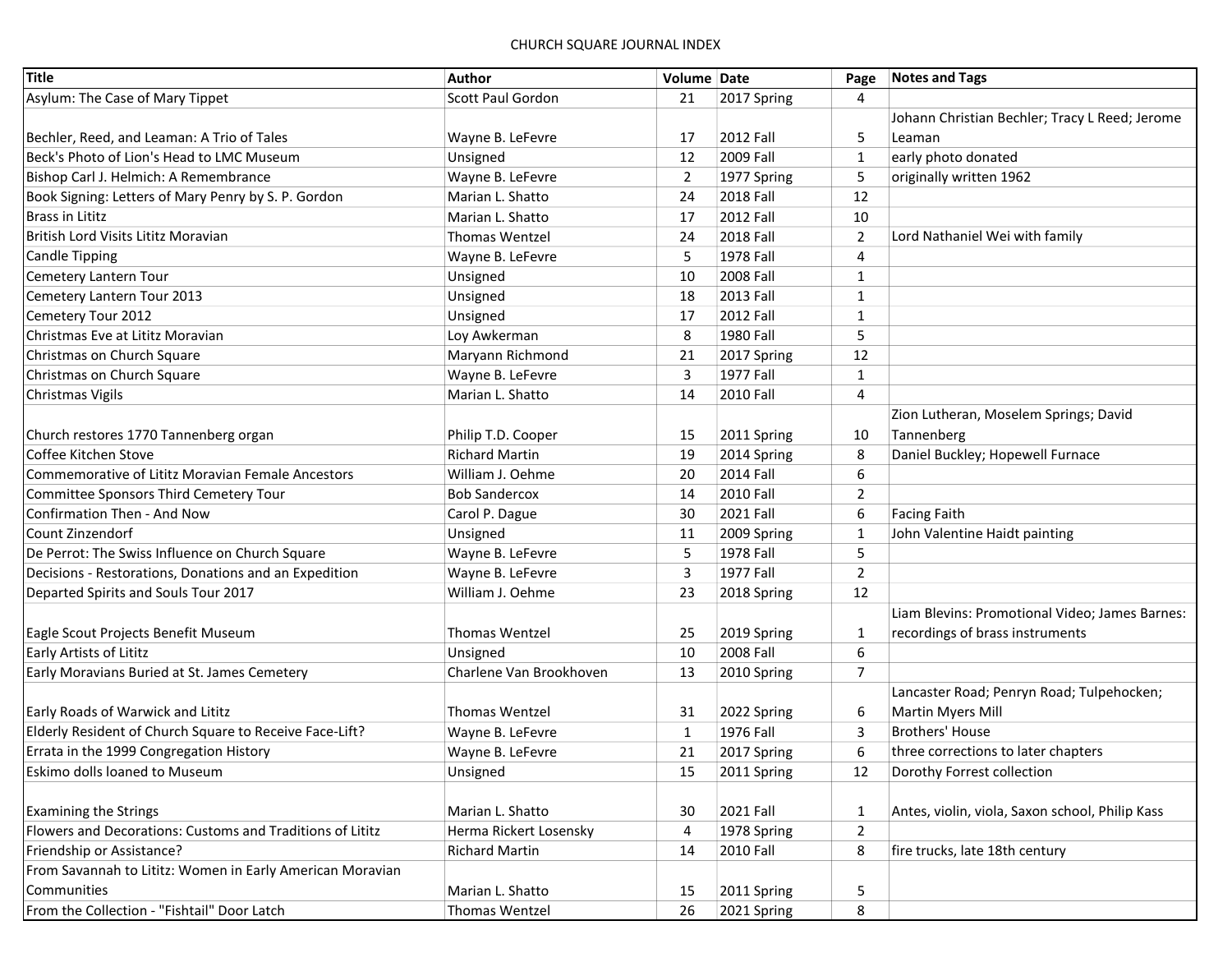| <b>Title</b>                                                 | Author                       | Volume Date    |                  | Page           | <b>Notes and Tags</b>                          |
|--------------------------------------------------------------|------------------------------|----------------|------------------|----------------|------------------------------------------------|
| From the Collection: An Original Sanctuary Bench?            | <b>Thomas Wentzel</b>        | 27             | 2020 Spring      | 12             |                                                |
| From the Collection: Antique Spectacles                      | <b>Thomas Wentzel</b>        | 28             | 2020 Fall        | 8              |                                                |
| From the Collection: Northwest Corner of Cedar and Main      | <b>Thomas Wentzel</b>        | 30             | 2021 Fall        | 12             | Daniel Neibert, Otto House                     |
| From the Collection: Revolution Comes to Lititz              | <b>Thomas Wentzel</b>        | 26             | 2019 Fall        | 12             | Revolutionary War soldier's tooth              |
| From the Collection: The Pennsylvania Gazette                | <b>Thomas Wentzel</b>        | 25             | 2019 Spring      | 12             |                                                |
| From the Editor: Memoirs, Lebensläufe                        | Marian L. Shatto             | 28             | 2020 Fall        | $\overline{2}$ |                                                |
| Gemeinschaft                                                 | Charlene Van Brookhoven      | 12             | 2009 Fall        | 3              |                                                |
| Gemmell Research on Johannes Herbst Lititz Anthems           | Marian L. Shatto             | 20             | <b>2014 Fall</b> | $\mathbf{1}$   |                                                |
| Glistening in the Sunshine                                   | Unsigned                     | 12             | 2009 Fall        | 8              | weather vane on steeple                        |
| God's Acre                                                   | Byron K. Horne               | 4              | 1978 Spring      | 6              |                                                |
| <b>Great Sabbath</b>                                         | Marian L. Shatto             | 13             | 2010 Spring      | $\overline{4}$ |                                                |
| Hans Christopher Christiansen, Engineer Extraordinaire       | Wayne B. LeFevre             | 22             | <b>2017 Fall</b> | 5              |                                                |
|                                                              |                              |                |                  |                | "America Sings, Volume 1," recording, Moravian |
| <b>Healing Balm</b>                                          | Wayne B. LeFevre             | $\mathbf{1}$   | 1976 Fall        | 4              | Music                                          |
| Hehl Diary Restoration Completed                             | Unsigned                     | 21             | 2017 Spring      | 5              | Matthaeus Gottlieb Hehl                        |
| Henry & David Diener Give Museum 2 Instruments               | Unsigned                     | 10             | 2008 Fall        | 8              | wooden piccolo and flute                       |
| Herma's Room Opens in Museum                                 | Unsigned                     | 10             | 2008 Fall        | 8              | Herma Losensky                                 |
| History of Lititz Moravian Women                             | Charlene Van Brookhoven      | 15             | 2011 Spring      | 8              |                                                |
| Home Remedies of Leading 19th-Century Moravians              | Wayne B. LeFevre             | 6              | 1979 Spring      | 6              | From the diary of Peter Wolle                  |
| Hopeful Journeys (book review)                               | <b>Bob Sandercox</b>         | 16             | 2011 Fall        | 10             |                                                |
| Horne Lecture Attracts Multitude                             | Wayne B. LeFevre             | 4              | 1978 Spring      | $\overline{4}$ | <b>Walk Down Main Street</b>                   |
|                                                              |                              |                |                  |                |                                                |
| Horne Presents Tschudy Basket to Museum                      | Wayne B. LeFevre             | 4              | 1978 Spring      | 3              | Matthias Tschudy                               |
| Hornes Celebrate Golden Jubilee                              | Wayne B. LeFevre             | $\overline{4}$ | 1978 Spring      | 3              |                                                |
|                                                              |                              |                |                  |                |                                                |
| Hus Memorial Service precursor of our Cemetery Lantern Tour? | Unsigned                     | 15             | 2011 Spring      | 10             |                                                |
| In Memoriam: Bob Sandercox; and new CSJ editor               | John Clark, Marian L. Shatto | 21             | 2017 Spring      | $\overline{2}$ |                                                |
| Instrumentmacher: Mr. Joh. Antes                             | Wayne B. LeFevre             | $\overline{7}$ | 1980 Spring      | $\overline{2}$ | John Antes, viola                              |
| It Happened at Lititz Moravian                               | Wayne B. LeFevre             | 11             | 2009 Spring      | 8              | Peter Wolle Diary; General Harrison's funeral  |
| J. F. Franke Remarks on Choral Performance, part four        | ed. Jeffrey S. Gemmell       | 26             | <b>2019 Fall</b> | 3              |                                                |
| J. F. Franke Remarks on Choral Performance, part one         | ed. Jeffrey S. Gemmell       | 23             | 2018 Spring      | 6              |                                                |
| J. F. Franke Remarks on Choral Performance, part three       | ed. Jeffrey S. Gemmell       | 25             | 2019 Spring      | 10             |                                                |
| J. F. Franke Remarks on Choral Performance, part two         | ed. Jeffrey S. Gemmell       | 24             | <b>2018 Fall</b> | 10             |                                                |
|                                                              |                              |                |                  |                |                                                |
| Jacob Friedrich Löffler: Shoemaker, Teacher, Servant of God  | Marian L. Shatto             | 30             | 2021 Fall        | 4              |                                                |
| Johann Christian Bechler                                     | Lanie Graf                   | 11             | 2009 Spring      | 8              | bio excerpt                                    |
| Johann Erdmann Oehme Memoir                                  | Roy Ledbetter, trans.        | 18             | 2013 Fall        | 14             | excerpt of memoir                              |
| Johann Pachelbel, David Tannenberg and the Sweetness of      |                              |                |                  |                |                                                |
| Moravian Musical Style                                       | Philip T.D. Cooper           | 13             | 2010 Spring      | 10             |                                                |
| John Antes, Instrument Maker                                 | Marian L. Shatto             | 12             | 2009 Fall        | 4              |                                                |
| John Beck: Unexpected Educator                               | Charlene Van Brookhoven      | 30             | 2021 Fall        | 10             | Lititz Academy for Boys                        |
| John Clark New Archives Chair                                | Unsigned                     | 19             | 2014 Spring      | $\overline{2}$ |                                                |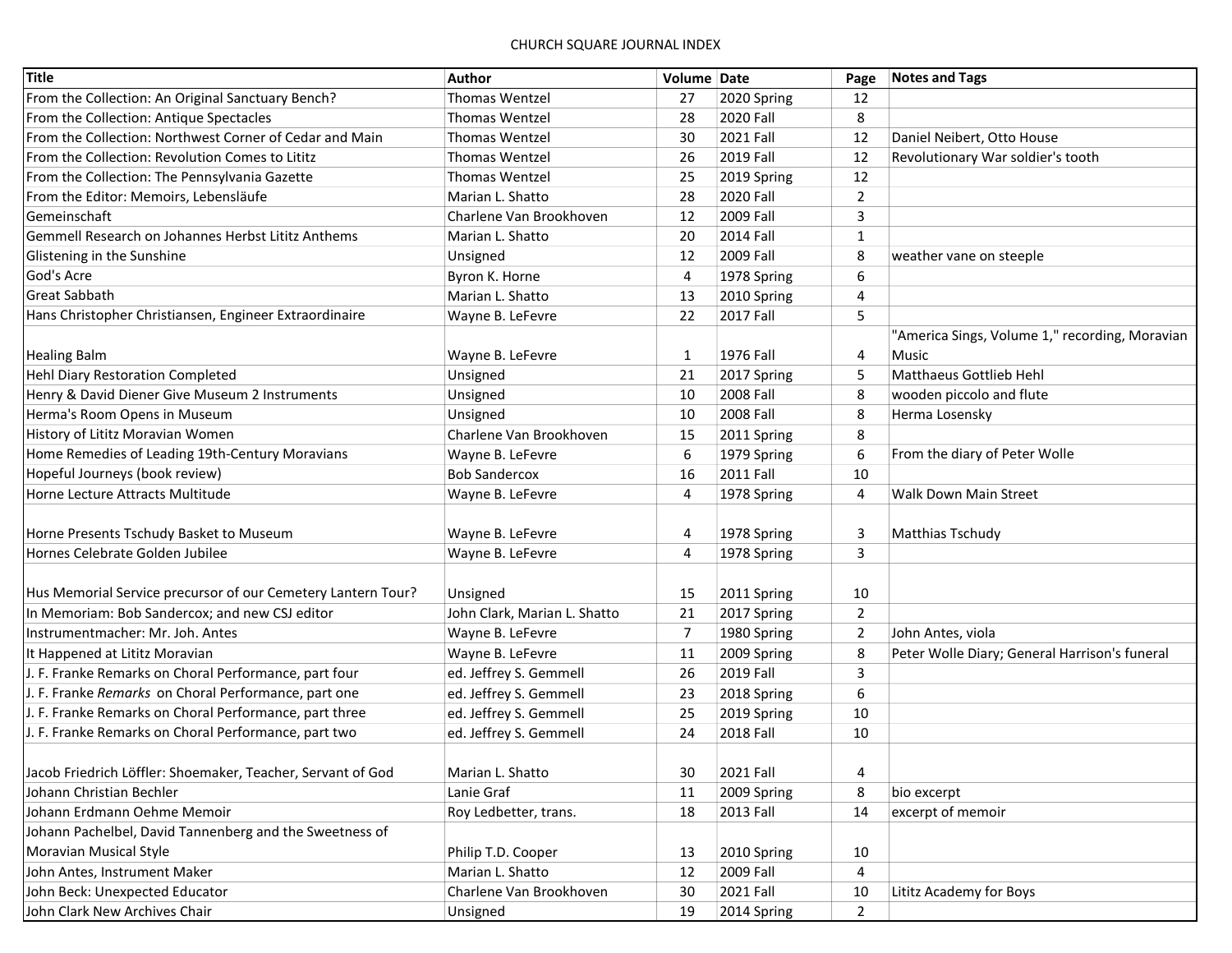| <b>Title</b>                                                     | Author                          | Volume Date |                  | Page           | <b>Notes and Tags</b>                        |
|------------------------------------------------------------------|---------------------------------|-------------|------------------|----------------|----------------------------------------------|
| John George Klein: Man, Donation, Legacy                         | Kim Barabas                     | 20          | <b>2014 Fall</b> | 9              |                                              |
| John Keehn: In Paradisum                                         | Wayne B. LeFevre                | 6           | 1979 Spring      | 5              |                                              |
| Launch of Lititz Moravian Collegium Musicum                      | Jeffrey S. Gemmell              | 24          | 2018 Fall        | 6              |                                              |
| Learning German Script                                           | Jeffrey S. Gemmell              | 22          | <b>2017 Fall</b> | 3              |                                              |
| Lebenslauf - A Moravian Spiritual Journey                        | Charlene Van Brookhoven         | 11          | 2009 Spring      | 3              |                                              |
| Lebenslauf of Elisabeth Frevel Oehme                             | unknown translater              | 26          | 2021 Spring      | 5              | complete memoir                              |
| Lehigh Professor Scott Gordon presents lecture about Moravians   |                                 |             |                  |                |                                              |
| during Revolution                                                | Unsigned                        | 16          | 2011 Fall        | 7              |                                              |
| Lehigh Valley Moravians Visit Lititz                             | Unsigned                        | 22          | <b>2017 Fall</b> | 12             |                                              |
| Lemon Peel in Your Lovefeast Bun?                                | Wayne B. LeFevre                | 11          | 2009 Spring      | $\overline{4}$ | early recipes                                |
| Letters of Andreas Albrecht, Jr to John Gambold, Itr one         | ed. Scott Paul Gordon           | 22          | <b>2017 Fall</b> | 6              |                                              |
| Letters of Andreas Albrecht, Jr to John Gambold, Itr three       | ed. Scott Paul Gordon           | 25          | 2019 Spring      | 3              |                                              |
| Letters of Andreas Albrecht, Jr to John Gambold, Itr two         | ed. Scott Paul Gordon           | 24          | <b>2018 Fall</b> | 4              |                                              |
| Linden Hall: A Life of Piety, Virtue, and Industry               | Charlene Van Brookhoven         | 28          | 2020 Fall        | $\mathbf{1}$   |                                              |
| Lititz Archivers Visit Bethlehem and Nazareth                    | Maryann Richmond                | 23          | 2018 Spring      | $\mathbf{1}$   |                                              |
| Lititz artifacts loaned to Winterthur                            | Unsigned                        | 13          | 2010 Spring      | 3              |                                              |
| Lititz Girls' School, 1799-1801                                  | Scott Paul Gordon               | 18          | 2013 Fall        | 3              | Linden Hall                                  |
| Lititz Moravian Historic District                                | <b>Bob Sandercox</b>            | 13          | 2010 Spring      | 9              |                                              |
| Lititz Moravian Keyed Bugle                                      | Gentry Stoltzfus                | 22          | <b>2017 Fall</b> | 10             |                                              |
| Lititz Music Manuscript Collection                               | Jeffrey S. Gemmell              | 18          | 2013 Fall        | 6              |                                              |
| Lititz Post Office Wooden Reliefs                                | Charlene Van Brookhoven         | 16          | <b>2011 Fall</b> | 12             |                                              |
| Lititz Welcomes Salem Trekkers                                   | Marian L. Shatto                | 30          | <b>2021 Fall</b> | 9              | Salem College, Salome Meurer                 |
| Lititz Welcomes the Moravian Historical Society                  | Unsigned                        | 26          | 2019 Fall        | 1              |                                              |
| Mary Penry: A Welsh Writer in 18th Century Lititz                | Scott Paul Gordon               | 17          | <b>2012 Fall</b> | 3              |                                              |
| Mattheaus Hehl Diary: Discoveries and Progress                   | Marian L. Shatto                | 19          | 2014 Spring      | $\mathbf{1}$   |                                              |
| Mattheaus Hehl Lebensläufe                                       | <b>Mattheaus Gottfried Hehl</b> | 28          | 2020 Fall        | 6              | trans. Pastor Roy Ledbetter                  |
| Memoir of the Widowed Br. Johann Erdmann Oehme                   | Roy Ledbetter, trans.           | 29          | 2021 Spring      | 3              | complete memoir                              |
| Moravian Historical Society Meets in Lititz                      | Unsigned                        | 16          | 2011 Fall        | $\mathbf{1}$   |                                              |
|                                                                  |                                 |             |                  |                |                                              |
| Moravian Landmarks Vanished from the Lititz Scene                | Wayne B. LeFevre                | 9           | 1981 Spring      | $\mathbf{1}$   | Bachman log cabin; 1792 Single Brothers barn |
| Morman Statuary returns to Museum                                | <b>Bob Sandercox</b>            | 18          | 2013 Fall        | $\overline{7}$ | John Morman                                  |
| Morning Star composer put on trial behind closed doors at Lititz |                                 |             |                  |                |                                              |
| Moravian                                                         | Wayne B. LeFevre                | 16          | 2011 Fall        | 8              | Francis Florentine Hagen                     |
| Morning Star's Composter Buried in Lititz                        | Wayne B. LeFevre                | 5           | 1978 Fall        | $\overline{2}$ | F. F. Hagen                                  |
| Museum Building on Church Square                                 | Wayne B. LeFevre                | 10          | 2008 Fall        | 3              |                                              |
| Museum Converts to Electronic Catalog                            | Unsigned                        | 11          | 2009 Spring      | $\overline{7}$ |                                              |
| Museum Exhibits Statuary of Distinguished Moravian Americans by  |                                 |             |                  |                |                                              |
| John Morman                                                      | <b>Bob Sandercox</b>            | 14          | 2010 Fall        | $\mathbf{1}$   |                                              |
| Museum Receives "Zeisberger Preaching to Indians"                | <b>Bob Sandercox</b>            | 13          | 2010 Spring      | 9              | John Valentine Haidt painting                |
|                                                                  |                                 |             |                  |                |                                              |
| Museum receives 19th-century print of Bishop Spangenberg         | Unsigned                        | 15          | 2011 Spring      | $\mathbf{1}$   | August Gottlieb Spangenberg                  |
| Music Expresses Moravian Joy                                     | Wayne B. LeFevre                | 12          | 2009 Fall        | 2              |                                              |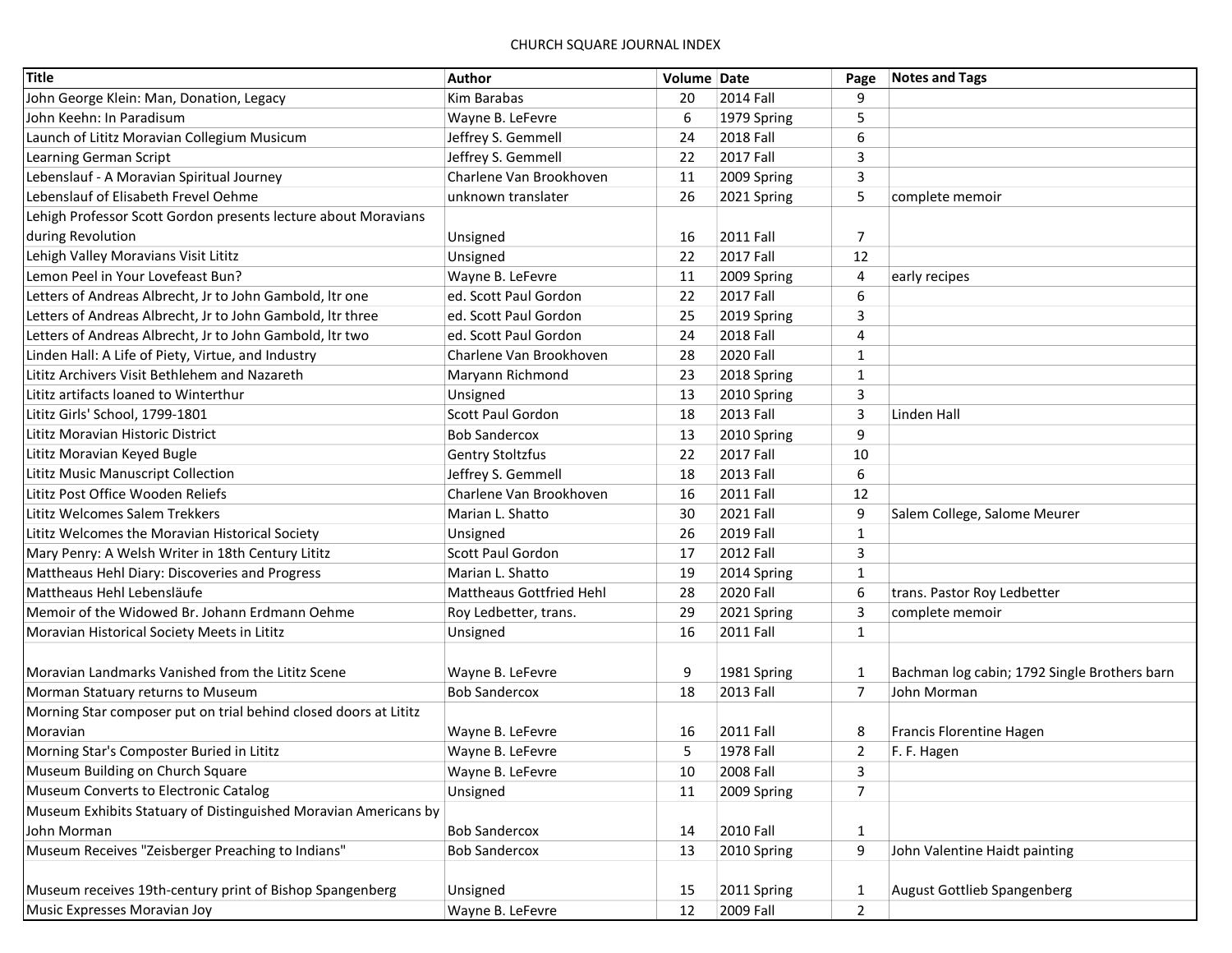| <b>Title</b>                                             | Author                   | Volume Date    |                  | Page           | Notes and Tags                                  |
|----------------------------------------------------------|--------------------------|----------------|------------------|----------------|-------------------------------------------------|
|                                                          |                          |                |                  |                |                                                 |
| New Book: Lititz: Our Community in Story                 | Marian L. Shatto         | 18             | 2013 Fall        | $\mathbf{1}$   | joint project with Lititz Historical Foundation |
| New Display: Miniatures by Necia Weinhold                | Marian L. Shatto         | 18             | 2013 Fall        | 2              |                                                 |
| New Faces Revitalize Archives Committee                  | Wayne B. LeFevre         | $\overline{2}$ | 1977 Spring      | $\overline{2}$ | Nine new committee members                      |
| New Garb Presented to Bellows Puller                     | <b>Thomas Wentzel</b>    | 27             | 2020 Spring      | 11             | Rick Wagner; Tannenberg organ                   |
|                                                          |                          |                |                  |                | "My Boyhood Home in Litiz PA"; Arkell Museum,   |
| New York museum exhibits Grider painting                 | Unsigned                 | 15             | 2011 Spring      | 12             | Canajoharie                                     |
| New York Times article re Church Square                  | Unsigned                 | 17             | <b>2012 Fall</b> | $\mathbf{1}$   |                                                 |
| Not Hot and Not Sticky                                   | Unsigned                 | 12             | 2009 Fall        | $\overline{2}$ | correction of previous recipe                   |
| Nyberg's Secret Outreach                                 | <b>Scott Paul Gordon</b> | 26             | 2019 Fall        | 8              | Laurentius Thorstonsen Nyberg                   |
| Ode to "The Secret of the Stairs"                        | Rosemary Wolf            | 8              | 1980 Fall        | $\overline{4}$ | Linden Hall, Dr. Byron K. Horne                 |
| Our Headmaster Speaks                                    | John H. Esperian         | 7              | 1980 Spring      | 5              | Linden Hall                                     |
| Paul Peucker Celebrated at Moravian Archives             | Marian L. Shatto         | 25             | 2019 Spring      | 5              | fifteen years of service                        |
| Phil Cooper to Give Recital on 1787 Tannenberg           | <b>Bob Sandercox</b>     | 13             | 2010 Spring      | $\mathbf{1}$   |                                                 |
| Polly Heckewelder: A Storied Lady - A Cherished Doll     | Wayne B. LeFevre         | 3              | 1977 Fall        | 3              |                                                 |
| Praise God!                                              | Unsigned                 | 12             | 2009 Fall        | 8              | steeple restoration                             |
| Privy Dig Unearths Lititz Past                           | <b>Thomas Wentzel</b>    | 18             | 2013 Fall        | 8              |                                                 |
| Privy Reconstructed behind Archives Museum               | <b>Thomas Wentzel</b>    | 18             | 2013 Fall        | 9              |                                                 |
| Putzing: A Faded Moravian Christmas Custom Revived       | Wayne B. LeFevre         | 6              | 1979 Spring      | $\overline{2}$ |                                                 |
| Rare 'Cello on Display                                   | Marian L. Shatto         | 27             | 2020 Spring      | $\mathbf{1}$   | John Antes 1763 'cello                          |
| Rare Watercolor Flown to Lititz from Texas               | Wayne B. LeFevre         | 9              | 1981 Spring      | $\overline{2}$ | Julius Augustus Beck                            |
| Revolutionary War Era Diary Discovered in Archives       | Marian L. Shatto         | 18             | 2013 Fall        | 15             | <b>Mattheaus Hehl</b>                           |
| Rome: Forgotten Area in Lititz and Warwick Township      | Charlene Van Brookhoven  | 24             | 2018 Fall        | $\mathbf{1}$   |                                                 |
| Rufus Grider materials found in Lititz Archives & Museum | <b>Thomas Wentzel</b>    | 16             | <b>2011 Fall</b> | 11             |                                                 |
| Runaways: Marriage and the Lot in Lititz, 1793           | Scott Paul Gordon        | 23             | 2018 Spring      | 8              | Conrad Bremer, Christoph Koenig                 |
|                                                          |                          |                |                  |                | 19th Century: View of church buildings from     |
| Scrapbook Yields Treasure                                | Wayne B. LeFevre         | 6              | 1979 Spring      | 3              | God's Acre                                      |
| Senator Brubaker Commends Archives                       | Unsigned                 | 11             | 2009 Spring      | 2              |                                                 |
|                                                          |                          |                |                  |                | Moravian Mission Gift Shop; Moravian Home for   |
| Sixty-four Years a Kitchen; Thirty Years a Gift Shop!    | Kim Barabas              | 31             | 2022 Spring      | 12             | Aged Women                                      |
| Souvenir Bells: A Mystery Solved                         | Marian L. Shatto         | 22             | <b>2017 Fall</b> | 11             |                                                 |
| Special Church Prayer in the Time of the Cholera         | Julius T. Beckler (?)    | 28             | 2020 Fall        | 5              | trans. Pastor Roy Ledbetter                     |
| Spire and Star on Coolest Small-town Logo                | <b>Bob Sandercox</b>     | 18             | 2013 Fall        | 16             | William "Bill" Dussinger Jr.                    |
| St. James Cemetery Burial List & Plot Plan               | Unsigned                 | 18             | 2013 Fall        | 12             |                                                 |
| St. James Cemetery Transformed by Volunteers             | Unsigned                 | 18             | 2013 Fall        | 10             |                                                 |
| St. James Restoration, Bill Oehme's Research             | Unsigned                 | 18             | 2013 Fall        | 12             |                                                 |
| <b>Steeple Bells</b>                                     | Marian L. Shatto         | 21             | 2017 Spring      | 8              |                                                 |
| <b>Stille Nacht</b>                                      | Marian L. Shatto         | 23             | 2018 Spring      | 10             |                                                 |
| Sunday School, by George                                 | Henry T. Muth            | 27             | 2020 Spring      | 7              | eulogy for George Hepp                          |
| Sunday School, History of - Conclusion                   | Marian L. Shatto         | 29             | 2021 Spring      | $\mathbf{1}$   |                                                 |
| Sunday School: First Hundred Years, Part One             | Marian L. Shatto         | 25             | 2019 Spring      | 6              |                                                 |
| Sunday School: First Hundred Years, Part Two             | Marian L. Shatto         | 26             | 2019 Fall        | 6              |                                                 |